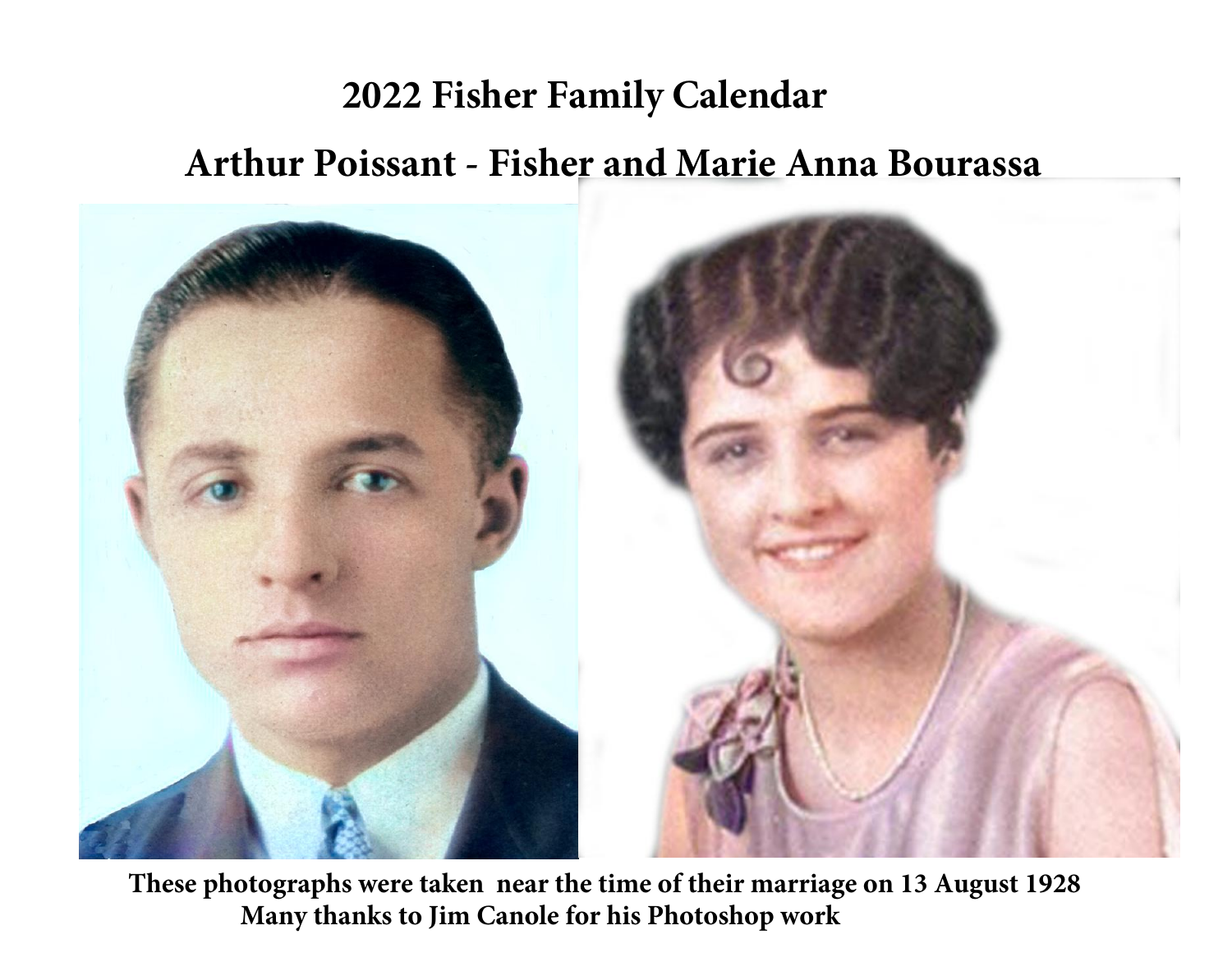# *June 2022 Birthdays and Anniversaries*

| Sunday                                                                         | <b>Monday</b>                                                                                                            | <b>Tuesday</b>                                                                                                                                         | Wednesday                                                                      | <b>Thursday</b>                                                                                         | Friday                                                                                                                    | Saturday                                                     |
|--------------------------------------------------------------------------------|--------------------------------------------------------------------------------------------------------------------------|--------------------------------------------------------------------------------------------------------------------------------------------------------|--------------------------------------------------------------------------------|---------------------------------------------------------------------------------------------------------|---------------------------------------------------------------------------------------------------------------------------|--------------------------------------------------------------|
|                                                                                |                                                                                                                          |                                                                                                                                                        | Melissa A. STURGEON -<br>51<br>(Died)Arthur FISHER - 69<br>Myles O. CANHOA - 6 | David M. CANOLE - 37                                                                                    | Claudette E. DOUCETTE<br>and David L. FISHER -<br>55<br>Sharon S.<br><b>BARTHOLOMEW - 55</b>                              | 4<br>Bruce TRACIA - 60                                       |
| Colleen M. MAHANEY -<br>53<br>Michelle PARKS and Daniel<br><b>GRIFFIN - 18</b> | 6<br>Lincoln J. FISHER - 1<br>Emily M. DYKES - 25                                                                        | Jackie FISHER(D) and Bob<br><b>MACKENZIE(D) - 70</b><br>Katherine M. FISHER and<br>Larry W. LAYMAN - 36<br>Marie FISHER(D) and Gil<br>LANGLOIS(D) - 70 | 8                                                                              | 9                                                                                                       | 10<br>Hannah R. SMILEY - 15<br>Suzanne MESSIER and<br>Kevin O'NEIL - 6<br>Ian R. MACKENZIE - 37<br>Mary L. FISHER(D) - 86 | 11<br>Normand I. LEFEBVRE -<br>83                            |
| 12<br>Tracy A. LOVEJOY and<br>Peter LAVALLEE - 29<br>Kyle D. GARCIA - 33       | 13<br>Kenneth R. RIVARD - 35<br>Kayla M. RIVARD - 35<br>Eric J. FISHER - 48<br>Susan DESROCHES and<br>James AKEY(D) - 41 | 14<br>Arthur J. FISHER - 67                                                                                                                            | 15<br>Samantha E. BROOKS - 33                                                  | 16<br>Alexis A. LANGLOIS - 31<br>Leonard BERRY - 113                                                    | 17                                                                                                                        | 18                                                           |
| 19                                                                             | 20                                                                                                                       | 21<br>Reginald P. LOVEJOY - 81<br>(Died)Babe FISHER - 3                                                                                                | 22                                                                             | 23<br>Jaiden TRAHAN - 17<br>Lorraine FARMER and<br>Arthur J. CANOLE(D) -<br>32                          | 24<br>Lyndsey TUCKER - 39<br>Zoey M. MYERS - 6<br>James W. CANOLE - 71<br>Allyn BERRY - 86                                | 25<br>Katherine E.<br>DIFRANCESCO and<br>Howard MCNAMEE - 10 |
| 26<br>(Died)Betsy LATOUR - 3<br>Michael BANDIERI - 21                          | 27<br>Natalie A. MACKENZIE -<br>11                                                                                       | 28                                                                                                                                                     | 29                                                                             | 30<br>Debra J. FISHER and Josh<br>HEBLICH - 15<br>Elizabeth M. FISHER - 45<br>Deborah A. FISHER(D) - 65 |                                                                                                                           |                                                              |

# *Arthur and Marie Fisher Family Calendar*

John Fisher, 1595 North Ave, Burlington, VT. 05408 Contact: (802) 862-8082 or jrfishersr@gmail.com Website: http://www.JohnFisherSr.net Email me for any Calendar Changes Desired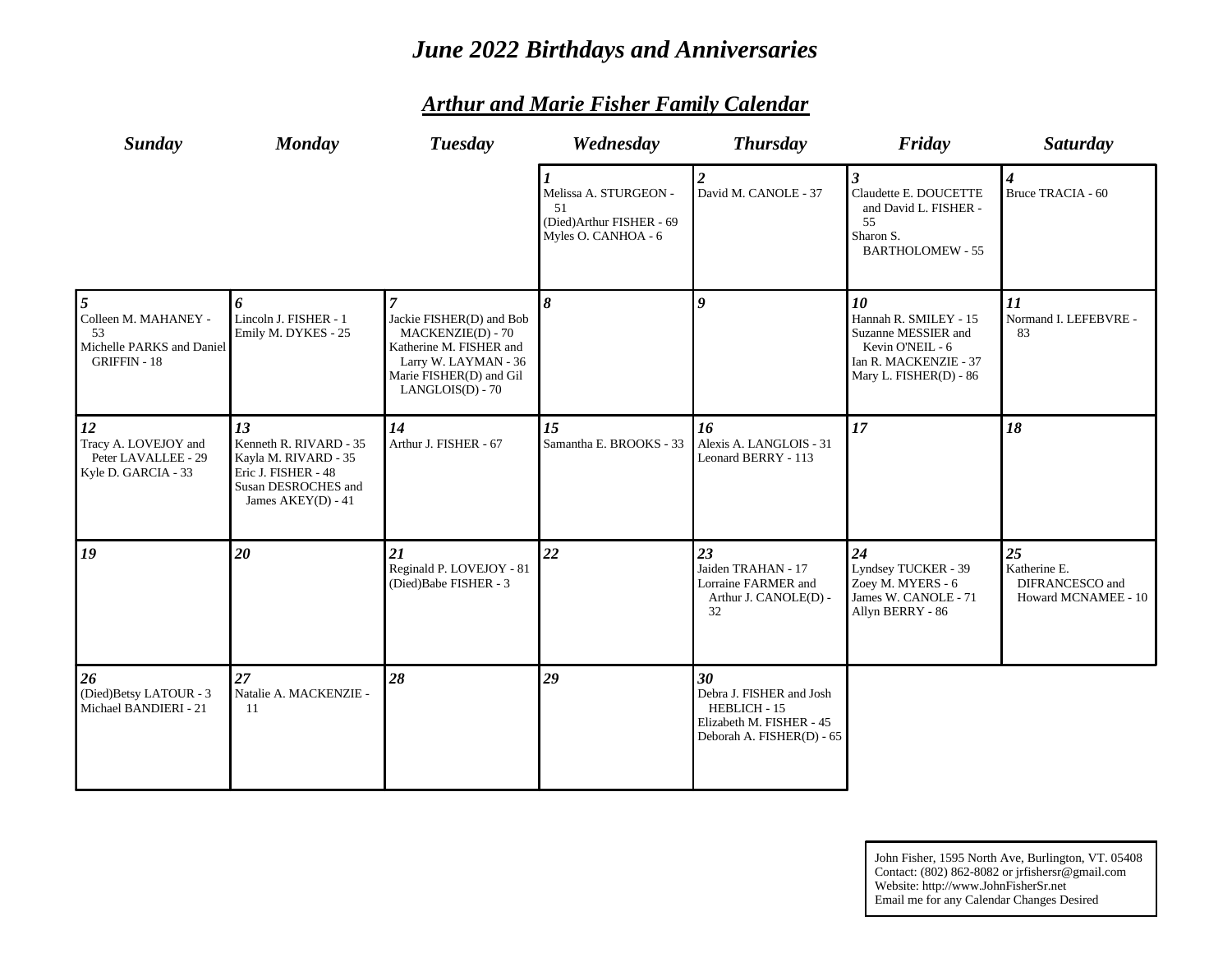# *July 2022 Birthdays and Anniversaries*

| <b>Sunday</b>                                                          | <b>Monday</b>                                                                  | <b>Tuesday</b>                                                                                                   | Wednesday                                                                                      | <b>Thursday</b>                                                                                                                                                     | Friday                                                                                                                               | <b>Saturday</b>                                                                       |
|------------------------------------------------------------------------|--------------------------------------------------------------------------------|------------------------------------------------------------------------------------------------------------------|------------------------------------------------------------------------------------------------|---------------------------------------------------------------------------------------------------------------------------------------------------------------------|--------------------------------------------------------------------------------------------------------------------------------------|---------------------------------------------------------------------------------------|
|                                                                        |                                                                                |                                                                                                                  |                                                                                                |                                                                                                                                                                     | Daniel GRIFFIN - 40<br>Matthew BANDIERI - 16                                                                                         | $\overline{2}$<br>Jamie GRIFFIN and Jeff<br>STEADMAN - 22<br>Katherine M. FISHER - 62 |
| $\mathbf{3}$                                                           | 4<br><b>Billy TUCKER - 38</b><br>Erin CARLSON - 40                             | $\overline{5}$                                                                                                   | 6<br>Alba(actually7Jul) BERRY -<br>115                                                         | $\overline{7}$<br>Laurie J. FISHER - 64<br>Christine CHICOINE - 33<br>Brayden CARDENTE - 16<br>Jeremy L. CANOLE - 44<br>Christopher AKEY - 57<br>Aaron M. AKEY - 28 | $\boldsymbol{\mathcal{S}}$<br>Nicholas A. RIVARD - 41<br>Janelle A. TRACIA and<br>John J. MOOSKIAN - 22<br>Parker J. BOWDEN - 23     | $\bf{0}$                                                                              |
| 10<br>Brett TYLER - 43<br>Kyle FISHER - 24                             | 11<br>Sandra DANFORTH and<br>Roger J. MESSIER - 38<br>Ransom LATOUR(D) - 108   | 12<br>Jaden A. LAVALLEE - 20<br>Jane M. DUBRAY and<br>Robert L. FISHER - 53                                      | 13<br>Sharon S.<br><b>BARTHOLOMEW</b> and<br>Michael S. MAHANEY -<br>31<br>Kyra L. BEVINS - 28 | 14<br>Jessica GRIFFIN and Randy<br><b>WOLF - 16</b>                                                                                                                 | 15                                                                                                                                   | 16<br>Olivia TRAHAN - 14                                                              |
| 17<br>David L. FISHER - 79<br>(Died)Alba F. BERRY - 58                 | 18                                                                             | 19                                                                                                               | 20<br>Rachel A. SHAWLINSKI -<br>25<br>Heidi A. FISHER - 54                                     | 21<br>Brittany M. LAYMAN - 34<br>Robert L. FISHER - 40                                                                                                              | 22<br>Pamela MINOR - 61                                                                                                              | 23<br>Jeffrey SENESAC - 56                                                            |
| 24<br>Marissa MAYETTE - 32<br>Erin CARLSON and James<br>L. FISHER - 13 | 25<br>Jessica T. SCHOFIELD - 33<br>Jacob RAYMOND - 32<br>Lesley J. GIMBEL - 50 | 26<br>Lesley J. GIMBEL and<br>Chris FISHER - 25<br>Arthur J. FISHER(D) - 117<br>Katherine E.<br>DIFRANCESCO - 36 | 27<br>Alaina K. TYLER - 16<br>Kathleen C. DESANY - 79                                          | 28<br>James P. FISHER - 32                                                                                                                                          | 29<br>Lisa LOVEJOY and Jeffrey<br>SENESAC - 33<br>Kelly M. FISHER and Marc<br>HOLTMAN - 16<br>Kendra LATIMER and<br>Justin AKEY - 17 | 30<br>Bernard(actually29th)<br>DIFRANCESCO - 61                                       |
| 31                                                                     |                                                                                |                                                                                                                  |                                                                                                |                                                                                                                                                                     |                                                                                                                                      |                                                                                       |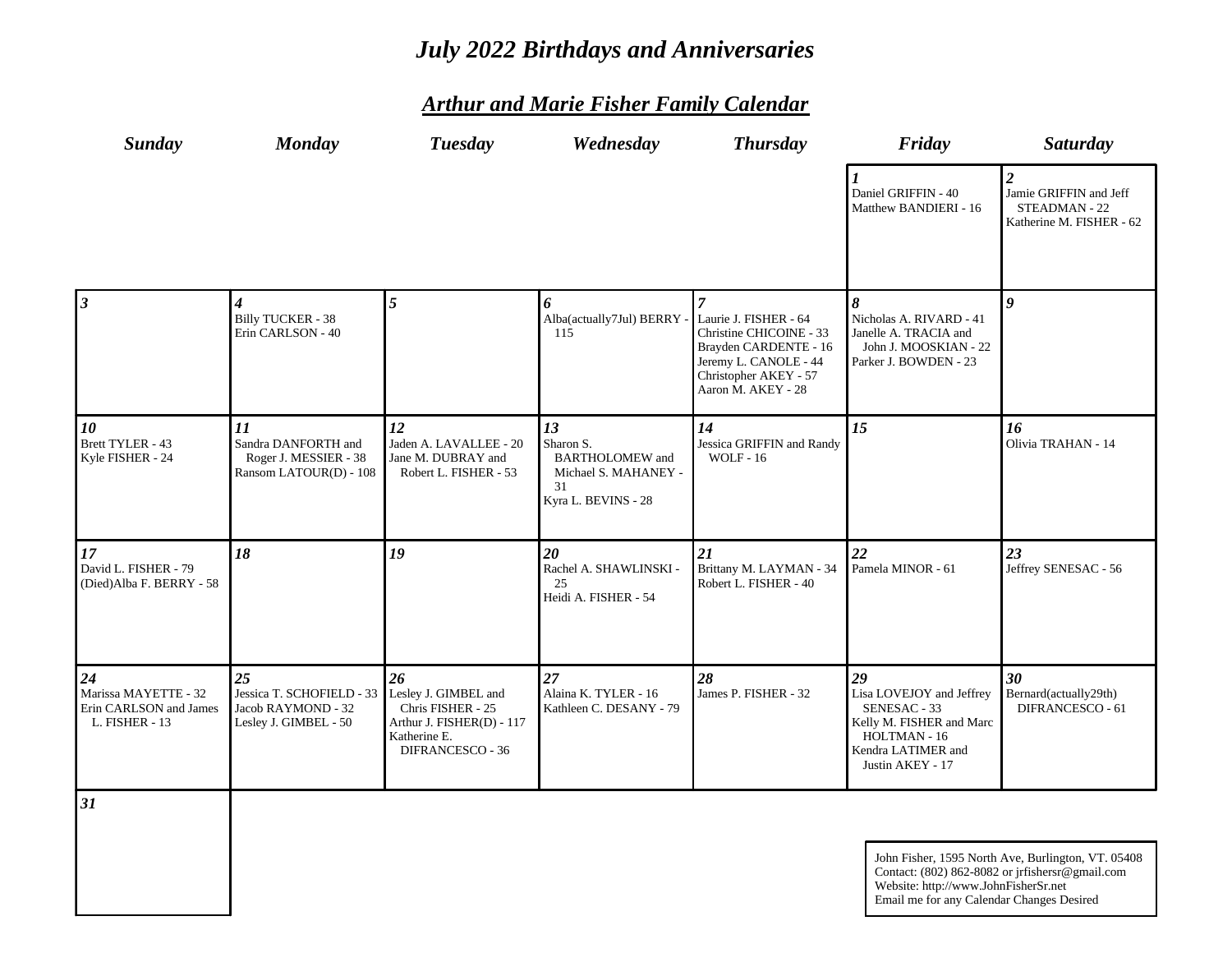# *August 2022 Birthdays and Anniversaries*

| <b>Sunday</b>                                                                                                                            | <b>Monday</b>                                                                 | <b>Tuesday</b>               | Wednesday                                                             | <b>Thursday</b>                                                      | Friday                                                                                                                              | <b>Saturday</b>                                                               |
|------------------------------------------------------------------------------------------------------------------------------------------|-------------------------------------------------------------------------------|------------------------------|-----------------------------------------------------------------------|----------------------------------------------------------------------|-------------------------------------------------------------------------------------------------------------------------------------|-------------------------------------------------------------------------------|
|                                                                                                                                          |                                                                               | $\overline{2}$               | $\overline{\mathbf{3}}$<br>Erica L. LOVEJOY - 25<br>Oscar GARCIA - 60 | Katelyn M. SENESAC and<br>Jacob RAYMOND - 4<br>Tamara L. BOWDEN - 25 | $\overline{5}$<br>Melissa A. STURGEON and<br>Roger P. FISHER - 27<br>(Died) A. CANOLE - 8<br>(Died)Marie<br><b>BOURASSA(D) - 36</b> | 6<br>John R. FISHER - 82                                                      |
| $\overline{\tau}$<br>Christopher C.<br>DILORENZO - 50                                                                                    | 8<br>Mari K. RODGERS - 26<br>Jeannine M. RODGERS -<br>26<br>Chris FISHER - 50 | $\boldsymbol{q}$             | 10<br>Ryan M. CANOLE - 26                                             | 11<br>Dee DAHLMEYER - 56                                             | 12<br>Jackie FISHER(D) - 92                                                                                                         | 13<br>Marie A. BOURASSA(D)<br>and Arthur J. FISHER(D)<br>$-94$                |
| 14<br>Pamela MINOR and Robert<br><b>MACKENZIE - 13</b><br>Marguerite CARVEY and<br>Joseph FISHER(D) - 68<br>Nathaniel DIFRANCESCO -<br>7 | 15<br>Donna LYNN and Robert L.<br>FISHER - 40<br>Jane M. BROWN - 64           | 16                           | 17                                                                    | 18<br>(Died) Wayne SPAULDING<br>$-21$                                | 19                                                                                                                                  | 20<br>Scarlett R. SHAWLINSKI -<br>Lauri A. BELLOWS and<br>Dale E. FISHER - 28 |
| 21<br>Heather L. ROOT - 51                                                                                                               | 22<br>Jennifer STEADMAN - 21<br>Michael S. MAHANEY - 54                       | 23<br>Howard MCNAMEE - 53    | 24                                                                    | 25<br>Hasel J. MORTE and Sean<br>R. SHAWLINSKI - 2                   | 26<br>Jeanne CANOLE - 67                                                                                                            | 27<br>Aidan M. FISHER - 17                                                    |
| 28<br>Evan G. MILLER - 13<br>Katherine FISHER - 85                                                                                       | 29                                                                            | 30<br>Falynne MACKENZIE - 30 | 31<br>John DILORENZO - 24                                             |                                                                      |                                                                                                                                     |                                                                               |

## *Arthur and Marie Fisher Family Calendar*

John Fisher, 1595 North Ave, Burlington, VT. 05408 Contact: (802) 862-8082 or jrfishersr@gmail.com Website: http://www.JohnFisherSr.net Email me for any Calendar Changes Desired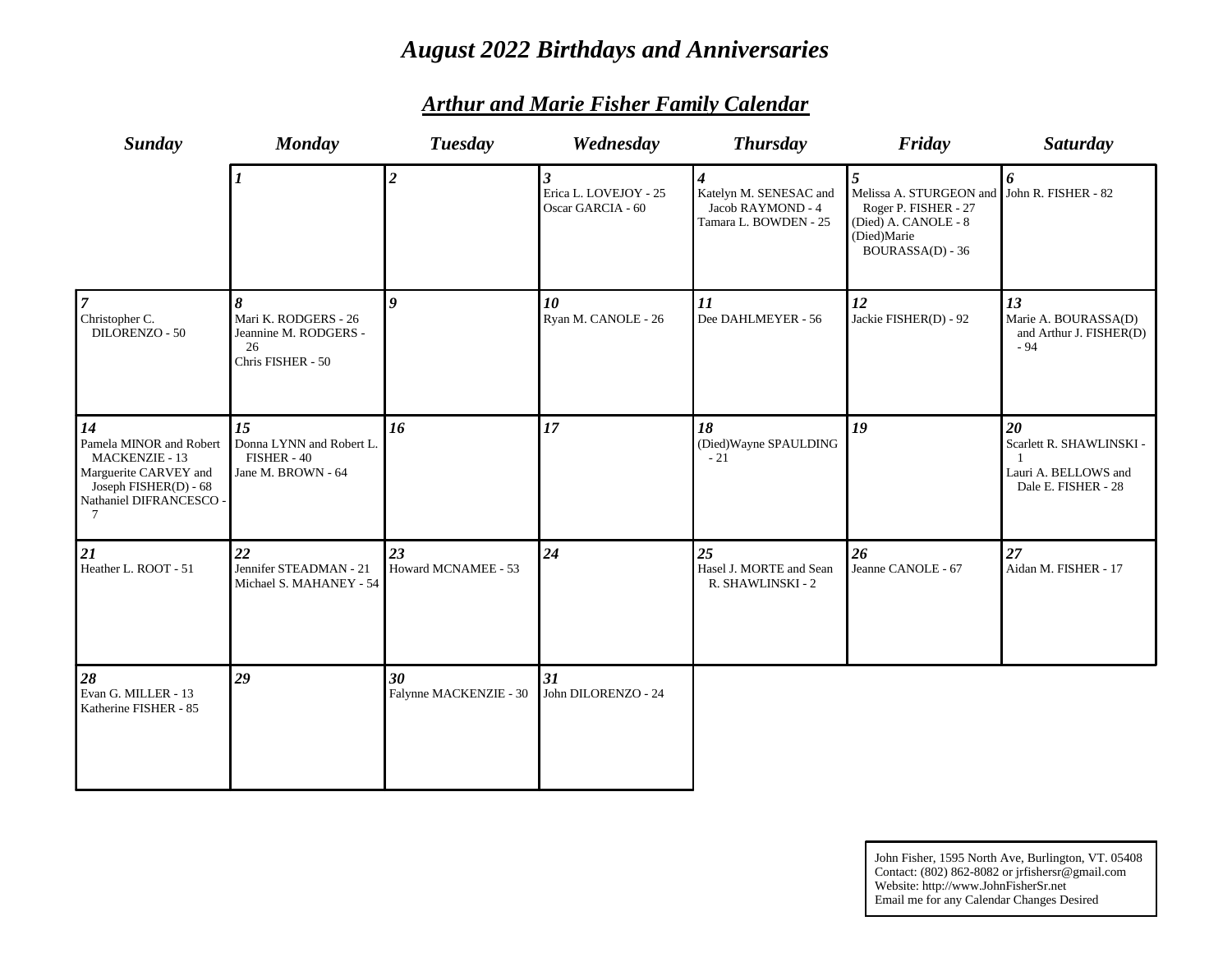# *September 2022 Birthdays and Anniversaries*

| <b>Sunday</b>                                                                                              | <b>Monday</b>                                                                                              | <b>Tuesday</b>                                   | Wednesday                                                                                                                       | <b>Thursday</b>                                                                                                                     | Friday                                                                                            | Saturday                                                                                                     |
|------------------------------------------------------------------------------------------------------------|------------------------------------------------------------------------------------------------------------|--------------------------------------------------|---------------------------------------------------------------------------------------------------------------------------------|-------------------------------------------------------------------------------------------------------------------------------------|---------------------------------------------------------------------------------------------------|--------------------------------------------------------------------------------------------------------------|
|                                                                                                            |                                                                                                            |                                                  |                                                                                                                                 |                                                                                                                                     | $\overline{2}$<br>Mary K. MCNAMEE - 8<br>Peter R. FISHER - 87<br>John C. BOYD - 30                | 3<br>John R. MESSIER - 59                                                                                    |
| 4<br>Delaney M. LAVALLEE -<br>24<br>Janice FISHER(D) and<br>James CANOLE(D) - 72                           | 5                                                                                                          | 6<br>David W. FISHER - 49<br>Cameron FISHER - 10 | Kaitlin N. MIXON - 15<br>Zachary LEFEBVRE - 25<br>Katherine FISHER and Peter<br>R. FISHER - 63<br>Robert S. DIFRANCESCO -<br>32 | 8<br>Robin A. FISHER(D) and<br>Robert SHAWLINSKI -<br>28<br>Josh HEBLICH - 41                                                       | Lynn R. FISHER and Jason<br>SMILEY - 16<br>Owen J. MYERS - 9                                      | 10                                                                                                           |
| $\overline{11}$                                                                                            | 12<br>Janice FISHER(D) - 91                                                                                | 13<br>Katie L. LAVALETTE - 32                    | 14                                                                                                                              | 15                                                                                                                                  | 16<br>Michael P. ZIEGLER - 22<br>Mason L. WOLF - 11<br>Robert SHAWLINSKI - 52<br>Alex MILLER - 12 | 17                                                                                                           |
| 18<br>Mini D. DELAMARTER<br>and Michael P.<br>LEFEBVRE - 30<br>Joseph FISHER(D) - 93<br>Scott M. AKEY - 35 | 19<br>Heidi A. FISHER and<br>Douglas B. BOWDEN -<br>30                                                     | 20<br>Sean C. FISHER - 34                        | 21<br>Robert MACKENZIE - 68<br>Kathy KUZEJA - 68<br>Nicole GENDREAU and<br>John R. FISHER - 20<br>Will CREE - 71                | 22<br>Randy LAVALETTE - 64                                                                                                          | 23<br>Sean R. SHAWLINSKI - 27                                                                     | 24<br>Kathy KUZEJA and Arthur<br>J. FISHER - 39<br>Claudette E. DOUCETTE -<br>76<br>(Died)James_jr AKEY - 24 |
| 25                                                                                                         | 26<br>Joyce WHALON(D) - 76<br>Sandra DANFORTH - 68<br>Jeanne M. MESSIER and<br>Randall R. CHICOINE -<br>41 | 27                                               | 28<br>Katelyn M. SENESAC - 31                                                                                                   | 29<br>Jane STEADMAN - 19<br>Jaxson W. LAYMAN - 6<br>Jacob M. FISHER - 22<br>Daniel B. FISHER - 22<br>Kristin L. DIFRANCESCO -<br>30 | 30<br>Christopher E. LOVEJOY -<br>52<br>Lee G. LANGLOIS - 65<br>Lauri A. BELLOWS - 50             |                                                                                                              |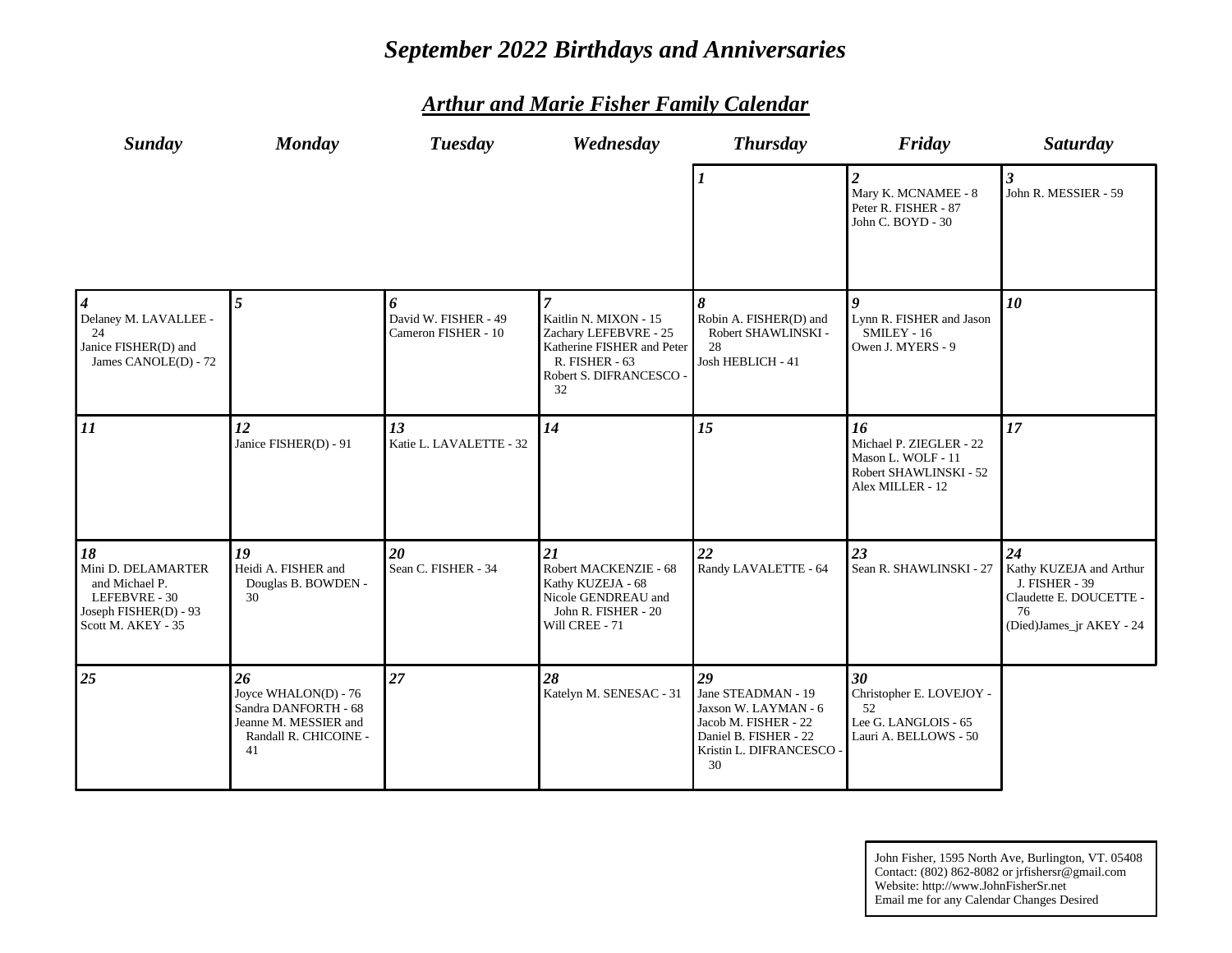# *October 2022 Birthdays and Anniversaries*

| <b>Sunday</b>                                                                                | <b>Monday</b>                                                                                             | <b>Tuesday</b>                                  | Wednesday                                                                                           | <b>Thursday</b>                                  | Friday                                                                                                | <b>Saturday</b>                                                                                       |
|----------------------------------------------------------------------------------------------|-----------------------------------------------------------------------------------------------------------|-------------------------------------------------|-----------------------------------------------------------------------------------------------------|--------------------------------------------------|-------------------------------------------------------------------------------------------------------|-------------------------------------------------------------------------------------------------------|
|                                                                                              |                                                                                                           |                                                 |                                                                                                     |                                                  |                                                                                                       |                                                                                                       |
| $\begin{cases} 2 \\ \text{Daniel R. MESSIER - 58} \\ \text{Joanne LINDSEY - 61} \end{cases}$ | $\overline{\mathbf{3}}$<br>Robin A. FISHER(D) - 54                                                        | 4<br>(Died)Janice FISHER - 26                   | $\overline{5}$                                                                                      | 6<br>Leslie M. AKEY - 61                         | $\overline{7}$                                                                                        | 8<br>Michael A. MESSIER - 64                                                                          |
| $\overline{g}$<br>James STEADMAN - 17<br>Marie FISHER(D) - 90                                | 10<br>Kathryn E. FISHER - 31<br>(Died)Robin FISHER - 14<br>Zhanna G. KOROL and<br>Christopher AKEY - 30   | 11<br>Joy C. MUNNS - 43<br>Suzanne MESSIER - 53 | 12                                                                                                  | 13<br>Marc HOLTMAN - 46                          | 14                                                                                                    | 15                                                                                                    |
| $\overline{16}$<br>Lily A. MESSIER - 14<br>Molly A. FISHER - 20<br>Ryan O. AKEY - 27         | 17<br>Colin R. FISHER - 7                                                                                 | 18                                              | 19<br>Mary L. FISHER(D) and<br>Paul MESSIER(D) - 65<br>Nancy R. FISHER and<br>James A. AKEY(D) - 65 | 20<br>Robert L. FISHER - 67<br>Joy BENJAMIN - 65 | 21                                                                                                    | 22<br>Joy C. MUNNS and David<br><b>W. FISHER - 11</b>                                                 |
| $\overline{23}$<br>Ann M. LAVALETTE - 41                                                     | 24<br>Katie L. LAVALETTE and<br>Jordan M. ARMSTRONG<br>$-7$                                               | 25<br>Michael CHICOINE - 35                     | 26<br>Betsy LATOUR(D) - 79<br>Bonnie LAROCQUE - 61<br>William F. DONOHUE - 69                       | 27                                               | 28<br>Karen J. LEFEBVRE - 47<br>Arthur J. CANOLE(D) - 70<br>Emily A. SENESAC and<br>Patrick BROWN - 4 | 29<br>Randy WOLF - 55<br>Jason SMILEY - 52<br>Karen A. FISHER - 61<br>Anissa A. AKEY - 25             |
| 30                                                                                           | 31<br>Courtney M. RODGERS -<br>36<br>Alice J. MOOSKIAN - 10<br>Jessica GRIFFIN - 42<br>Jamie GRIFFIN - 42 |                                                 |                                                                                                     |                                                  | Website: http://www.JohnFisherSr.net<br>Email me for any Calendar Changes Desired                     | John Fisher, 1595 North Ave, Burlington, VT. 05408<br>Contact: (802) 862-8082 or jrfishersr@gmail.com |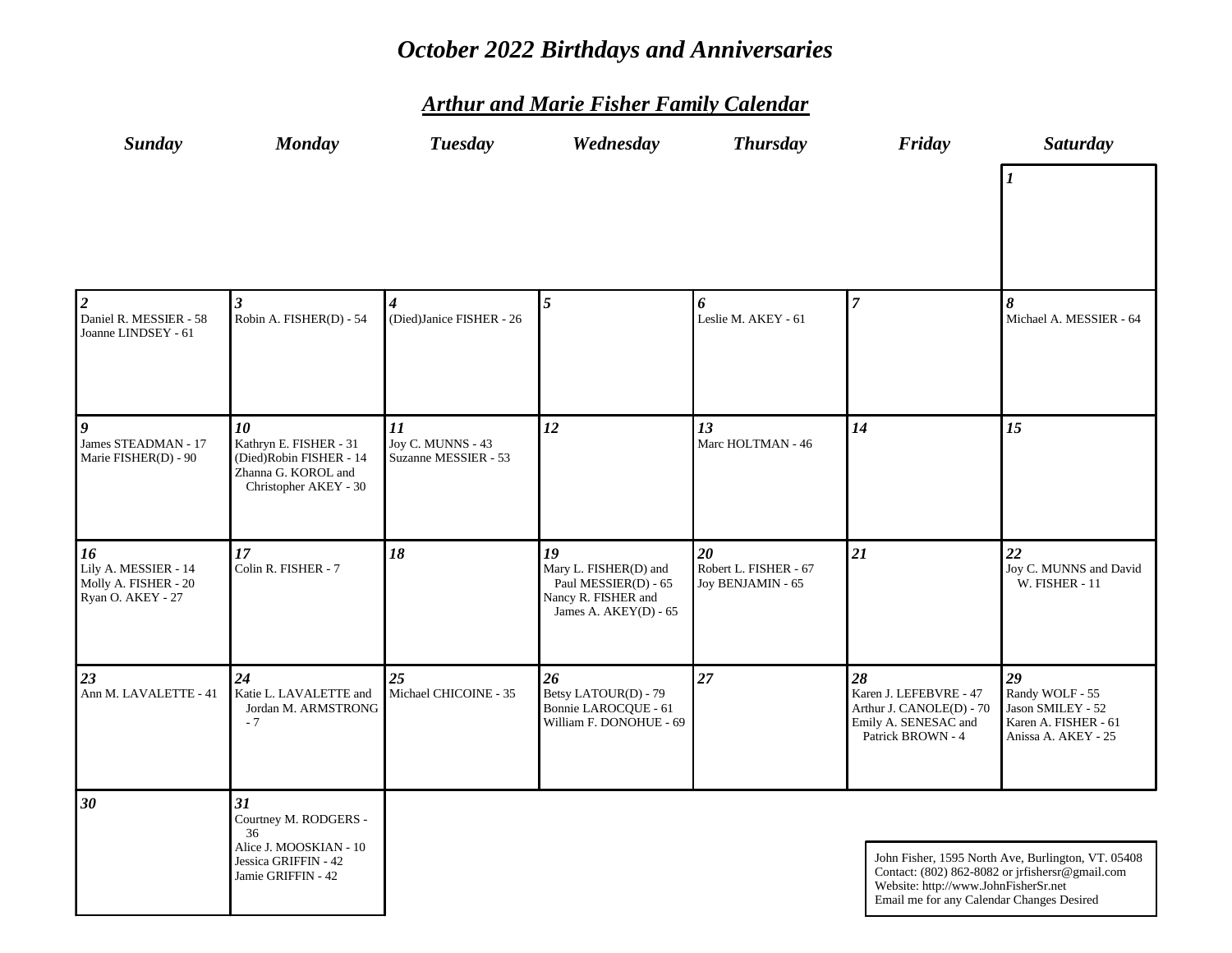# *November 2022 Birthdays and Anniversaries*

| <b>Sunday</b>                                                                   | <b>Monday</b>                                       | <b>Tuesday</b>                                         | Wednesday                                                                                                   | <b>Thursday</b>                                      | Friday                                                                                           | Saturday                                                |
|---------------------------------------------------------------------------------|-----------------------------------------------------|--------------------------------------------------------|-------------------------------------------------------------------------------------------------------------|------------------------------------------------------|--------------------------------------------------------------------------------------------------|---------------------------------------------------------|
|                                                                                 |                                                     | $\boldsymbol{l}$                                       | $\boldsymbol{2}$<br>(Died)Lani FISHER - 10                                                                  | $\boldsymbol{\beta}$<br>Neal YEAGLEY - 63            | $\boldsymbol{4}$<br>Patricia A. FISHER and<br>William M. MAHANEY -<br>55<br>Cindy FISHER(D) - 81 | $5\overline{)}$                                         |
| 6<br>Wayne SPAULDING(D) -<br>91<br>Paul MESSIER(D) - 87<br>Wendy L. FISHER - 58 | (Died)Cindy FISHER - 15                             | 8<br>(Died)Joseph FISHER - 21                          | $\boldsymbol{q}$                                                                                            | 10<br>Danielle CHICOINE - 37<br>Leo M. CANHAO - 9    | 11                                                                                               | 12<br>Jennifer L. RIVARD - 45<br>Zachary J. FISHER - 20 |
| 13                                                                              | 14                                                  | 15                                                     | 16                                                                                                          | 17<br>Karen CANOLE and<br>William F. DONOHUE -<br>38 | 18                                                                                               | 19<br>Alba FISHER and Leonard<br><b>BERRY - 89</b>      |
| 20<br>Joseph ZIEGLER - 63                                                       | 21<br>Linda GRABON - 54<br>Christopher A. AKEY - 37 | 22<br>Susan A. TESSIER and<br>Ronald MACKENZIE -<br>30 | 23                                                                                                          | 24<br>Jadyn STEADMAN - 15<br>Robin MACKENZIE - 65    | 25<br>Irene FISHER(D) and<br>Ransom LATOUR(D) -<br>87                                            | 26<br>Abigail J. TYLER - 13<br>Joseph A. FISHER - 35    |
| 27                                                                              | 28                                                  | 29                                                     | 30<br>Lynn ROBERGE - 49<br>Debra J. FISHER - 42<br>(Died)James CANOLE - 21<br>Marie A. BOURASSA(D) -<br>116 |                                                      |                                                                                                  |                                                         |

#### *Arthur and Marie Fisher Family Calendar*

John Fisher, 1595 North Ave, Burlington, VT. 05408 Contact: (802) 862-8082 or jrfishersr@gmail.com Website: http://www.JohnFisherSr.net Email me for any Calendar Changes Desired